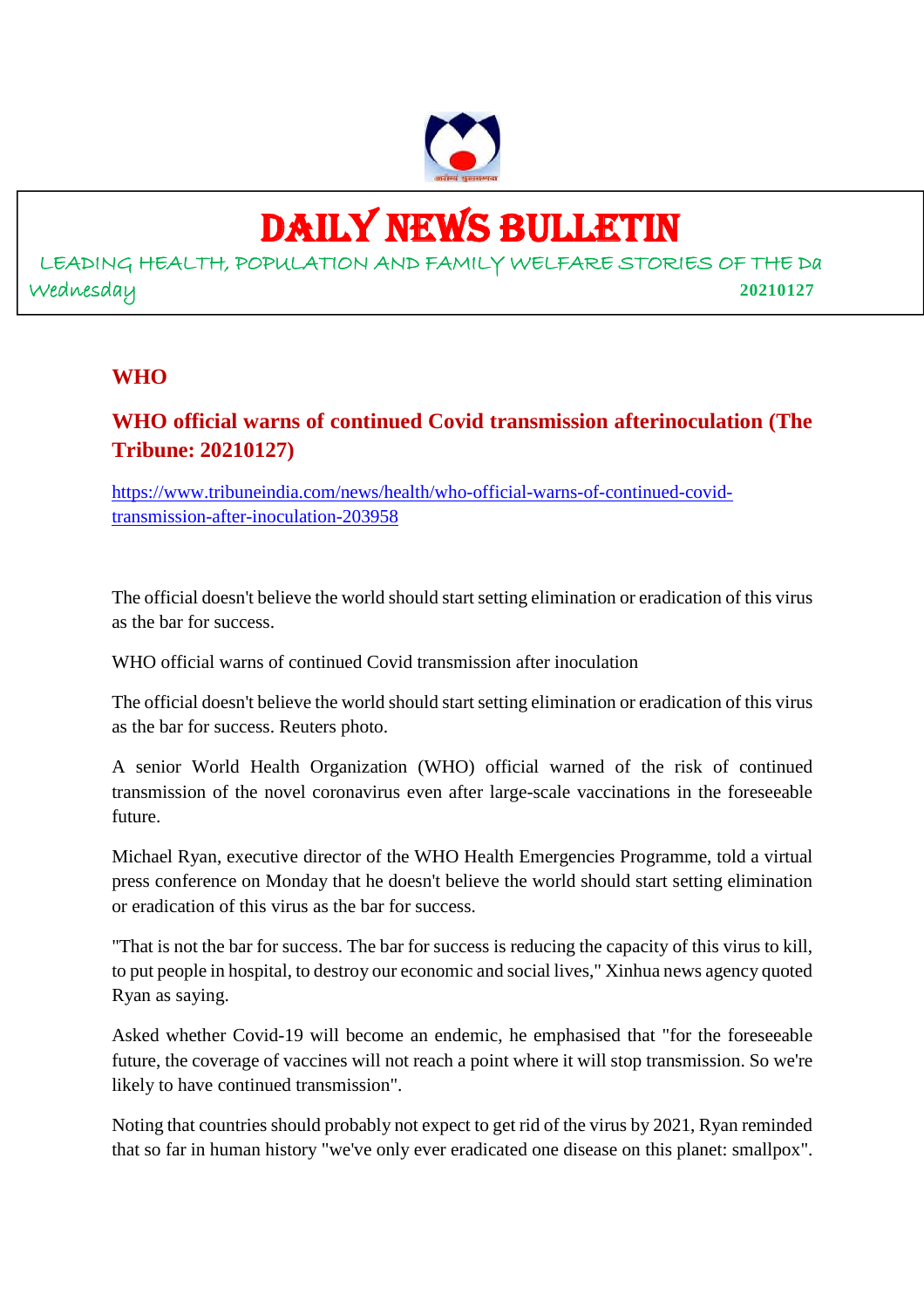"We have to reach a point where we're in control of the virus," he added.

Ryan's warning came as the global coronavirus caseload was nearing the 100 million mark.

In its latest update on Tuesday morning, the the Johns Hopkins University revealed that the current global caseload and death toll stood at 99,660,483 and 2,138,299, respectively.

#### **Vaccine**

## **Moderna says it believes vaccine will work against new variants (The Tribune: 20210127)**

https://www.tribuneindia.com/news/health/moderna-says-it-believes-vaccine-will-workagainst-new-variants-203927

The company said it found no reduction in the antibody response against the variant found in Britain.

Moderna says it believes vaccine will work against new variants

The company said it found no reduction in the antibody response against the variant found in Britain.

Moderna Inc said on Monday it believes its COVID-19 vaccine protects against new variants found in Britain and South Africa, although it will test a new booster shot aimed at the South African variant after concluding the antibody response could be diminished.

The company said in a news release it found no reduction in the antibody response against the variant found in Britain.

Against the South African variant, it found a reduced response but still believed its two-dose regimen would provide protection.

Moderna shares closed 12.2% higher at \$147.00 on Monday.

The emergence of new variants in Britain, South Africa and Brazil has created some concern that mutations in the virus may make vaccines less effective.

Moderna said it is looking at whether a booster shot - either of its existing vaccine or of a new shot designed to protect against the South African variant - could be made available in future if evidence were to emerge that protection declined.

"The virus isn't going to stand still," Moderna President Stephen Hoge said on a conference call. "While the current strains appear to be well-protected by our COVID-19 ... it's important that we remain vigilant and develop potential tools and countermeasures that would allow us to continue to beat back the pandemic."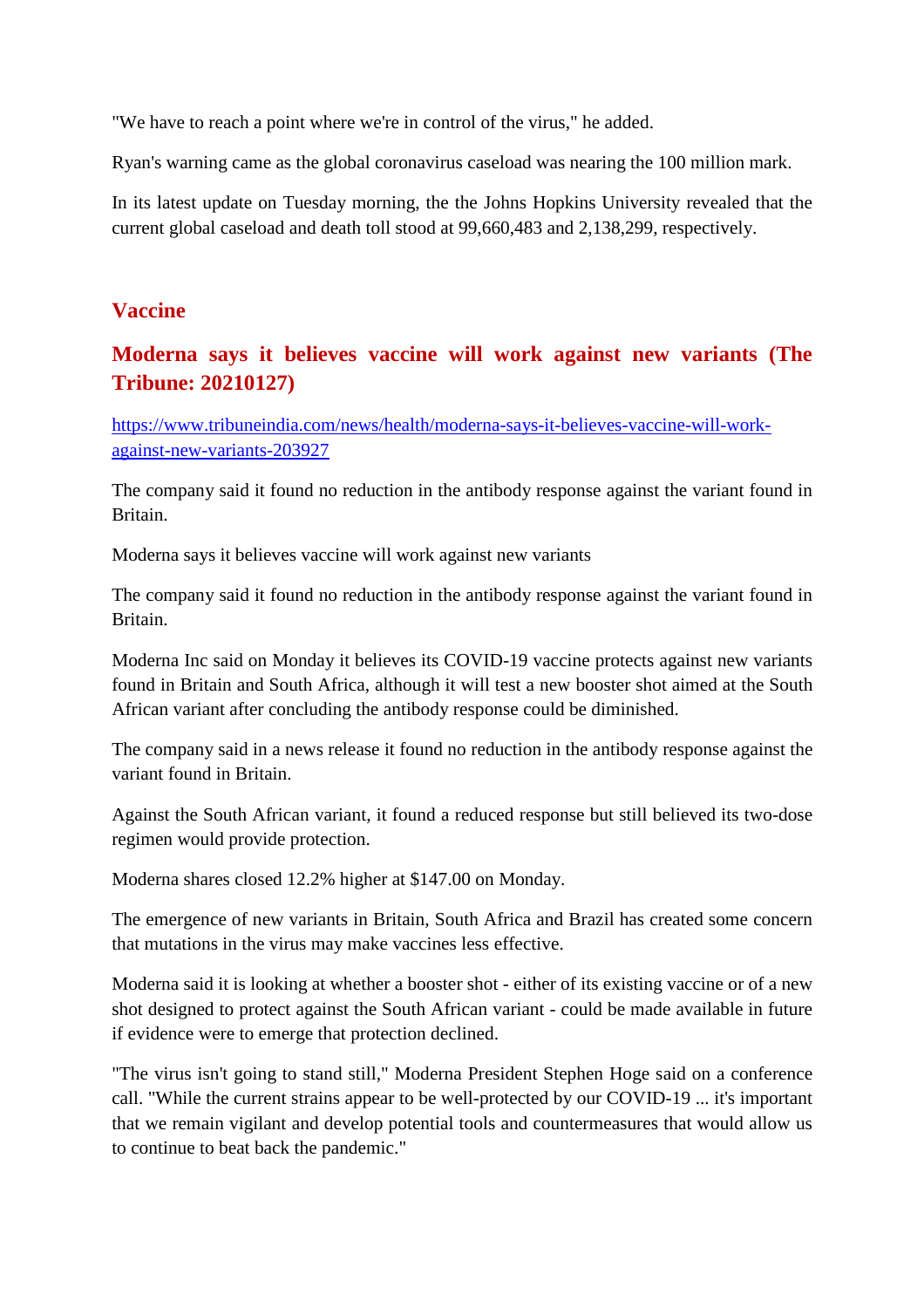Moderna said it expects its current vaccine will remain protective for at least a year after completing the two-dose course. It does not expect to test the third dose until at least six months after that course is finished.

Jefferies analyst Michael Yee said in a research note it was encouraging that the antibody response of the Moderna vaccine to the South African variant was still above the levels that provide protection.

#### **Sleep, stress**

# **Study links insufficient sleep, stress to symptoms resembling concussion (The Tribune: 20210127)**

Study links insufficient sleep, stress to symptoms resembling concussion

https://www.tribuneindia.com/news/health/study-links-insufficient-sleep-stress-to-symptomsresembling-concussion-203551

While we all know how getting less sleep and stress can be harmful to a person's health, a new study suggested that lack of sleep, pre-existing mental health issues, and stress could also lead to symptoms that resemble concussion.

The study was published in the journal 'Sports Medicine'. This finding supports researchers' argument that athletes recovering from a brain injury should be assessed and treated on a highly individualised basis. This study was conducted by the Concussion Assessment, Research and Education (CARE) Consortium established by the NCAA and U.S. Department of Defense.

In the study, between 11 per cent and 27 per cent of healthy college athletes with no history of a recent concussion reported combinations of symptoms that met the criteria for the postconcussion syndrome (PCS) as defined by an international classification system.

Among the nearly 31,000 student-athletes surveyed, three factors stood out as the most likely to predict PCS-like symptoms: lack of sleep, pre-existing mental health problems, and stress.

The participants were cadets from four U.S. military service academies, who undergo rigorous training and are required to participate in athletics and students who competed in NCAA sports at 26 U.S. higher education institutions.

Beyond the substantial numbers of students who reported clusters of PCS-like symptoms, between one-half and three-quarters of all of the athletes surveyed reported one or more symptoms commonly experienced by people who've had a concussion, the most common being fatigue or low energy and drowsiness.

"The numbers were high and were consistent with previous research in this area, but it is quite shocking," said study lead author Jaclyn Caccese, assistant professor in The Ohio State University School of Health and Rehabilitation Sciences.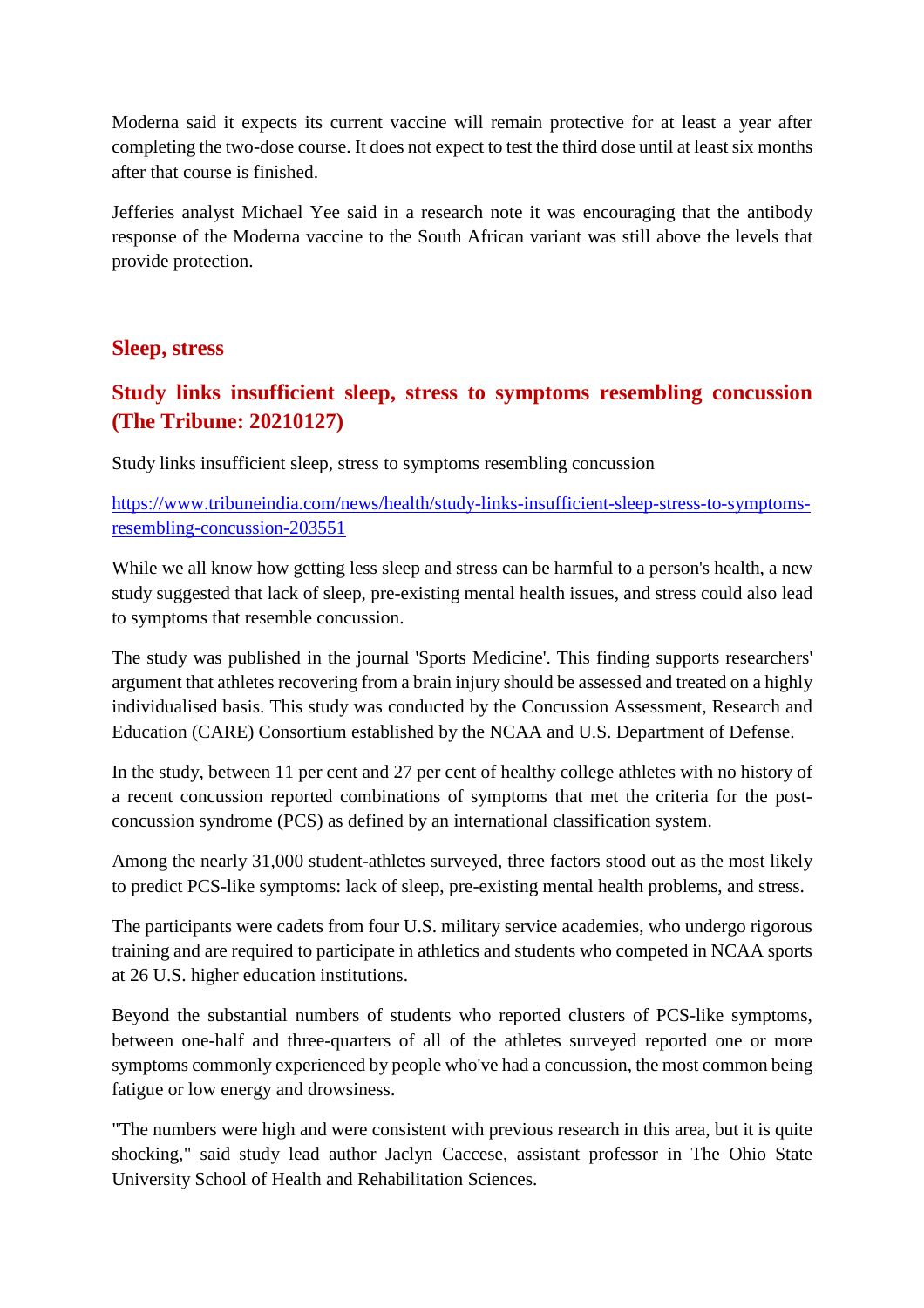"These are elite athletes who are physically fit, and they are experiencing that many symptoms commonly reported following a concussion. So looking across the general population, they'd probably have even more," Caccese added.

It's important to understand that there are multiple sources of these symptoms, researchers stated, so that student-athletes' post-concussion care zeroes in on symptoms caused by the injury. In addition, knowing athletes' medical history and baseline symptom status may help clinicians predict which pre-existing factors could contribute to a slower recovery from a concussion.

"When a patient comes into a clinic and they are a month or more out from their most recent concussion, we need to know what symptoms they were experiencing before their concussion to know if their symptoms are attributable to their concussion or something else. Then we can start treating the concussion-related symptoms to hopefully help people recover more quickly," Caccese said.

The initiative is designed to fill gaps in knowledge about concussion effects and recovery among student-athletes at colleges, universities, and military service academies by collecting and analyzing data on men and women who compete in a range of sports and undergo military training.

Participants in this study included 12,039 military service academy cadets and 18,548 NCAA student-athletes who completed the Sport Concussion Assessment Tool symptom evaluation as part of the consortium's baseline testing. The consortium also collected demographic data and personal and family medical histories from participants.

Statistical analyses showed which factors in athletes' medical histories were most closely associated with reports of symptoms that aligned with PCS criteria. Among cadets, 17.8 per cent of men and 27.6 per cent of women reported a cluster of symptoms that met PCS criteria. Among NCAA athletes, 11.4 per cent of men and 20 per cent of women reported combined symptoms that mimicked the PCS criteria.

Caccese said the varied timing of data collection at military service academies compared to NCAA preseason testing likely contributed to the symptoms reported by a higher percentage of cadets.

For both groups, sleep problems - and particularly insufficient sleep the night before the test and pre-existing psychiatric disorders were the most predictive conditions, and a history of migraines also contributed to symptoms that met PCS criteria. In cadets, academic problems and being a first-year student increased odds of having symptoms that met PCS criteria, and in NCAA athletes, a history of ADHD or depression contributed to meeting PCS criteria.

The International Classification of Diseases, Tenth Revision uses the term post-concussion syndrome for persistent symptoms following a concussion, although the cause or causes of these symptoms can be difficult to determine. Symptoms range from persistent headaches, dizziness, and fatigue to anxiety, insomnia, and loss of concentration and memory.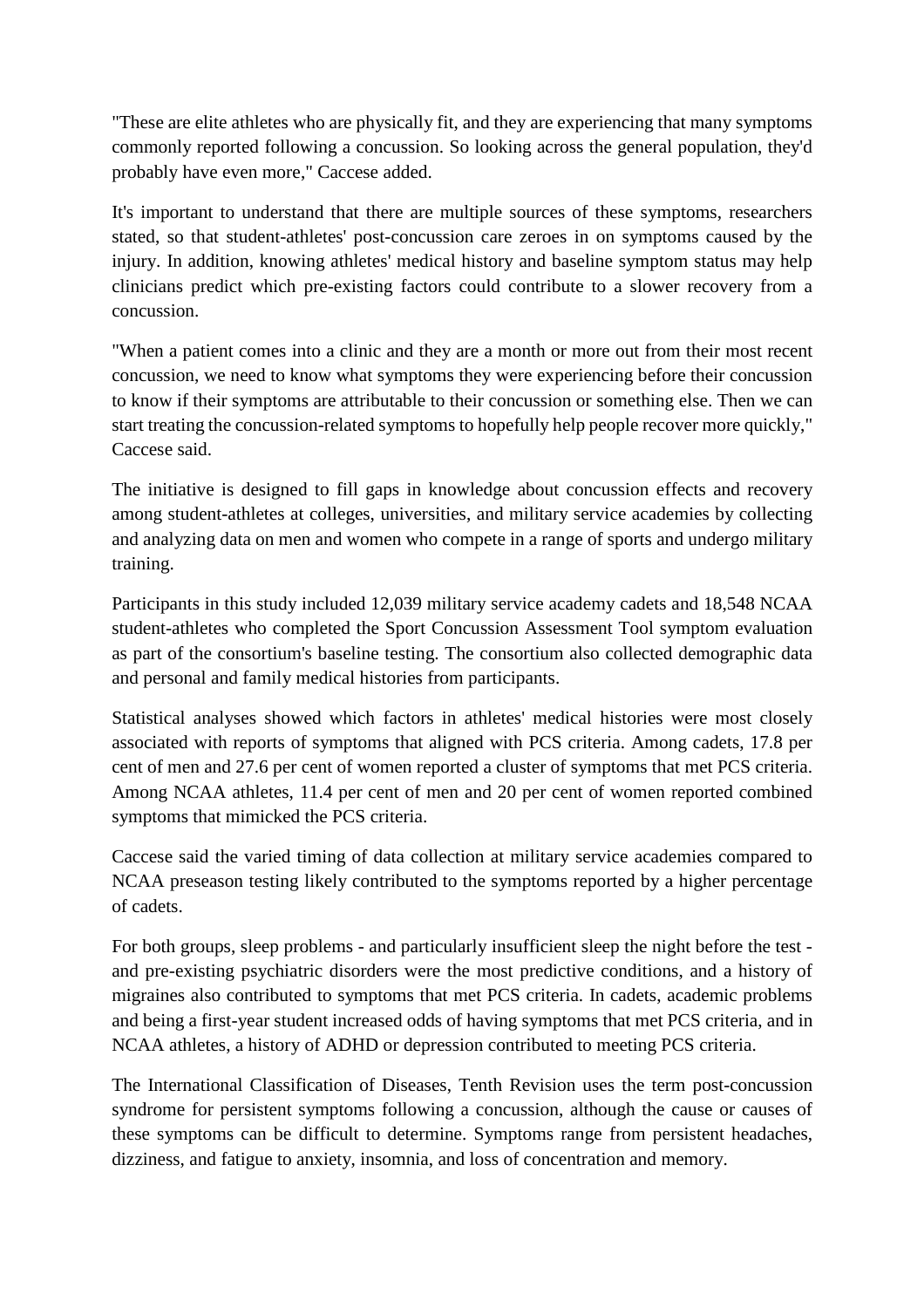A complicating factor with high symptom reporting is that recognising a concussion and determining return to play is based on reported symptoms. And while some symptoms may be more closely connected to concussion than others - such as dizziness, pressure in the head, or sensitivity to light or noise - others, like fatigue, drowsiness, and even headaches, can be linked to a variety of causes.

The CARE Consortium also aims to identify factors that will help predict outcomes in studentathletes and cadets who suffer concussions. (ANI)

#### **Loneliness leads to depressive**

## **COVID-19 lockdown loneliness leads to depressive symptoms in adults: Study (The Tribune: 20210127)**

https://www.tribuneindia.com/news/health/covid-19-lockdown-loneliness-leads-todepressive-symptoms-in-adults-study-203550

Researchers had access to data going back to 2015 for participants of the PROTECT online study

COVID-19 lockdown loneliness leads to depressive symptoms in adults: Study

The ongoing coronavirus pandemic has meant more time at home for everyone and people have turned to cooking, reading, among other activities to deal with the health crisis, which brings a fresh supply of stress every day.

According to a new study, loneliness in adults aged 50 and over during the COVID-19 lockdown was linked to worsening depressive and other mental health symptoms.

Loneliness emerged as a key factor linked to worsening symptoms of depression and anxiety in a study of more than 3,000 people aged 50 or over led by the University of Exeter and King's College London and funded by The National Institute for Health Research (NIHR) Maudsley Biomedical Research Centre (BRC).

Researchers had access to data going back to 2015 for participants of the PROTECT online study. They also found that a decrease in physical activity since the start of the pandemic was associated with worsening symptoms of depression and anxiety during the pandemic. Other factors included being female and being retired.

Dr Byron Creese, of the University of Exeter Medical School, who led the study, said, "Even before the pandemic, loneliness and physical activity levels were a huge issue in society, particularly among older people. Our study enabled us to compare mental health symptoms before and after COVID-19 in a large group of people aged 50 and over."

Creese added, "We found that during lockdown, loneliness and decreased physical activity were associated with more symptoms of poor mental health, especially depression. It's now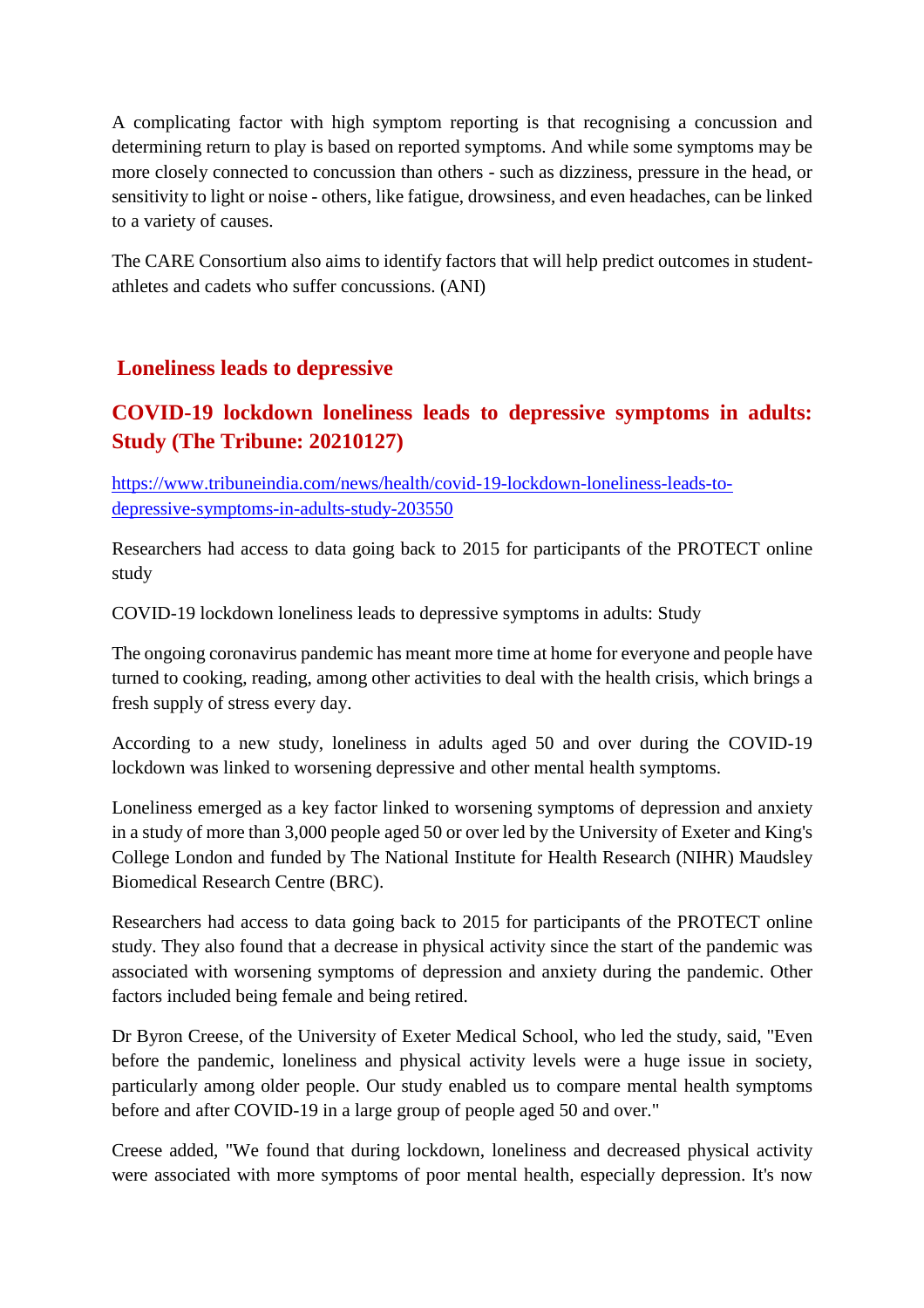crucial that we build on this data to find new ways to mitigate the risk of worsening mental health during the pandemic."

The study found that before the pandemic, lonely people would report an average of two symptoms of depression for at least several days over the previous last two weeks. During the lockdown, lonely people reported either an increase in the frequency of depressive symptoms, to more than half the days in the two week period, or a new symptom for at least several days in that timeframe. In people who were not lonely, levels of depressive symptoms were unaffected.

PROTECT began in 2011 and has 25,000 participants signed up. Designed to understand the factors involved in healthy aging, the innovative study combines detailed lifestyle questionnaires with cognitive tests that assess aspects of brain function including memory, judgment, and reasoning over time.

In May, researchers included a new questionnaire designed to assess the impact of COVID-19 on health and wellbeing. Running from May 13 to June 8, the questionnaire was completed by 3,300 people, of which 1,900 were long-standing PROTECT participants. The study is continuing to run so that longer-term outcomes can be assessed.

Zunera Khan, Research Portfolio Lead at Institute of Psychiatry, Psychology and Neuroscience said, "We have found links between loneliness and a drop in physical exercise and worsening mental health symptoms. It should be within our power to find ways of keeping people socially engaged and active. Our online PROTECT platform ultimately aims to find new ways to engage people in their homes, however, technology can only be part of the picture. We need to ensure we can find new ways to help people stay active and social, whether they are online or not."

The study planned to conduct further analysis on groups at particularly high risk, such as people with cognitive impairment and those with caring roles. (ANI)

## **Natural antioxidants**

## **Natural antioxidants can keep heart, cancer diseases at bay (The Tribune: 20210127)**

https://www.tribuneindia.com/news/health/natural-antioxidants-can-keep-heart-cancerdiseases-at-bay-203018

Free radicals are molecules produced when your body breaks down food or when you're exposed to tobacco smoke or radiation.

Natural antioxidants can keep heart, cancer diseases at bay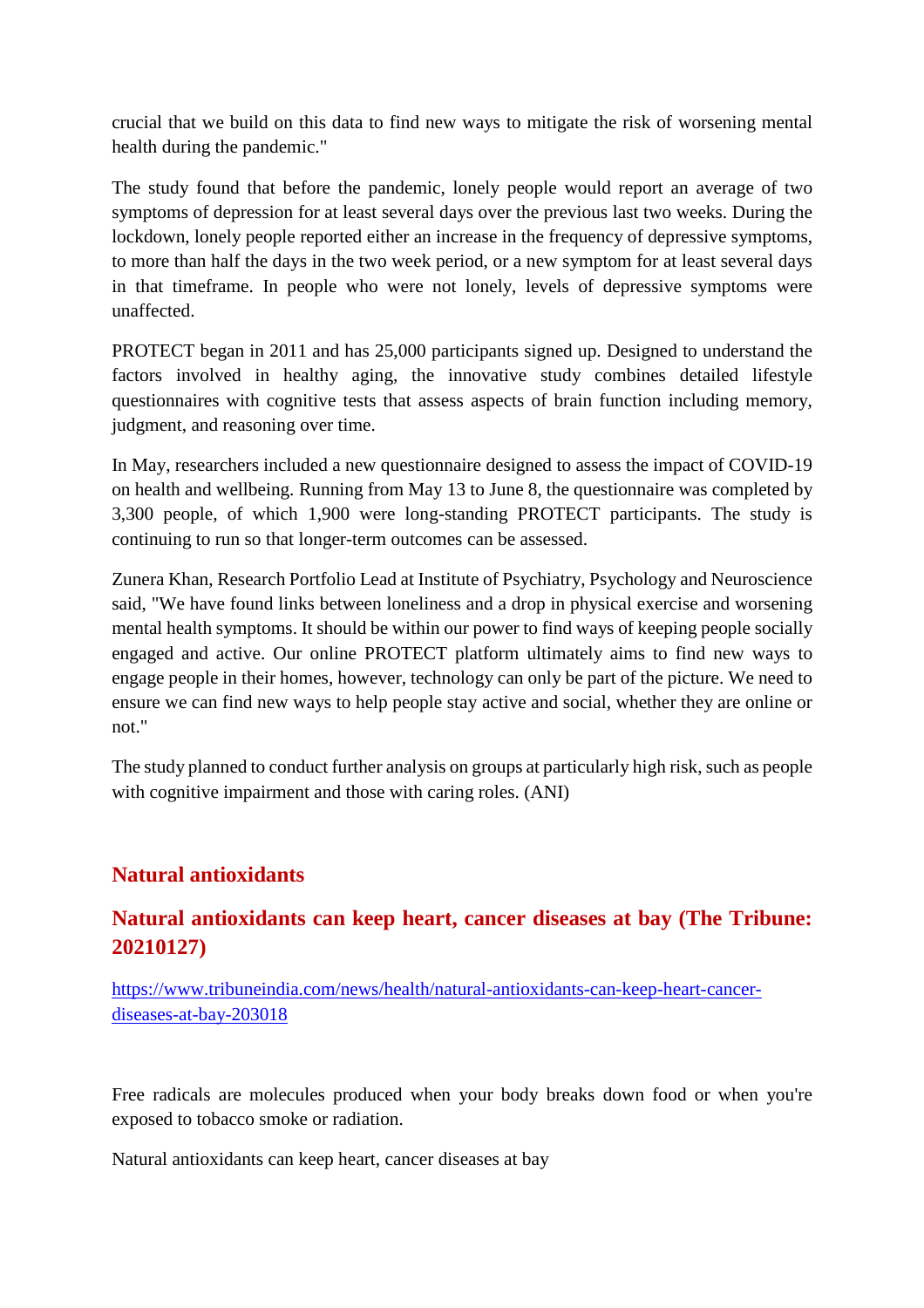Free radicals are molecules produced when your body breaks down food or when you're exposed to tobacco smoke or radiation.

If you want to keep your immune system strong for fighting cardiovascular diseases or cancer, start taking natural antioxidants as health experts on Sunday stressed that it helps in improving overall health by providing many other health benefits.

According to experts, antioxidants are substances that may protect your cells against free radicals, which play a role in heart disease, cancer and other diseases.

Free radicals are molecules produced when your body breaks down food or when you're exposed to tobacco smoke or radiation.

The latest antioxidant which is produced for the first time in India is gamma oryzanol, which is very quickly gaining popularity as a super antioxidant.

It is a substance that is taken out of rice bran oil. It is also found in wheat bran and some fruits and vegetables.

The experts said that gamma oryzanol is used for high cholesterol, symptoms of menopause and many other conditions.

"Gamma oryzanol is useful for controlling elevated cholesterol and triglyceride levels, supporting cardiovascular health along with controlling menopausal symptoms. Gamma oryzanol helps lower cholesterol because it helps decrease cholesterol absorption and increase cholesterol elimination. Along with this, it is also known to boost metabolic rate and may help with weight loss," Swapna Chaturvedi, senior dietician, Department of Dietetics, AIIMS told IANS.

As gamma oryzanol is found to be effective in controlling high cholesterol level in the body, it is registered in Japan and the US as a natural medicine to treat hyperlipidemia/dyslipidaemia (elevated cholesterol levels/unhealthy cholesterol levels.

Most research shows that taking natural antioxidants decreases total cholesterol, "bad" lowdensity lipoprotein (LDL) cholesterol, and blood fats called triglycerides in people with high cholesterol.

"It also helps in preventing heart attack by preventing platelet aggregation, a system where platelets blood gets stuck together and form clots that block arteries," said Praveen Chandra, Head of Department, Interventional Cardiology, Medanta, The Medicity in Gurugram.

The experts mentioned that gamma oryzanol is also used for increasing testosterone and human growth hormone levels, as well as improving strength during resistance exercise training.

Gamma oryzanol also helps to inhibit different cancers in the body and builds immunity to fight cancer cells.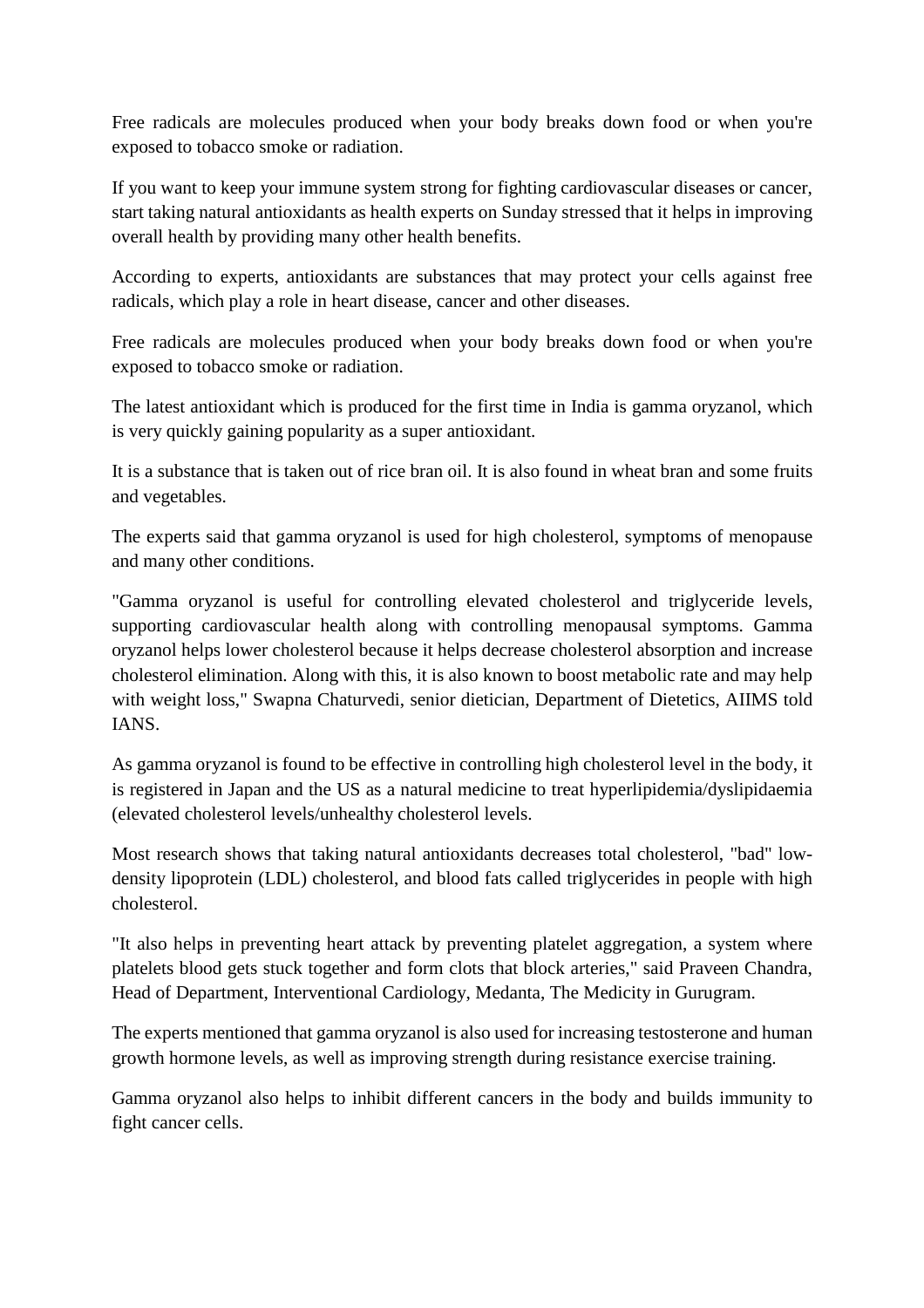"Many of the antioxidants have proven beneficial in inhibiting the cancers at various stages. Gamma oryzanol has been found out to be effective antioxidant which comes from rice bran and helps in preventing cancer if taken for a long period," said Rahul Bhargava, Director, Institute of Blood Disorder and BMT, Fortis Hospital, New Delhi.

Gamma oryzanol is activator of NK cells which gives the cancer cells a check.

It not only works through NK cells but also inhibits angiogenesis. It means it cuts the supply for the cancer cells to grow and increases your body's own immunity to gather the strength to kill cancers.

"Gamma oryzanol also prevents cancers and studies show it helps in regressing the prostate cancer cells," Bhargava noted.--IANS

#### **Postnatal depression in men**

## **Relationship insecurities may up postnatal depression in men (The Tribune: 20210127)**

https://www.tribuneindia.com/news/health/relationship-insecurities-may-up-postnataldepression-in-men-202565

Low self-confidence in close relationships seems to trigger parental stress, says researcher

Men, take note. If you are a new father and insecure about the relationship with your partner, it may trigger depression, a new study suggests.

The findings indicate that male postnatal depression is more common in men who are insecure in their relationship with their partner.

"Low self-confidence in close relationships seems to trigger parental stress, which in turn triggers the symptoms of depression," said researcher Elia Psouni, Associate Professor, Lund University in Sweden.

According to the researchers, depression affects around 10-12 per cent of new mothers, and at least 8 per cent of new fathers.

The study focused on reasons behind the fathers' depressive symptoms.

For the study, published in the journal APA Psyc Net, the research team involved new 530 fathers.

The researchers said that 143 had symptoms of depression that would justify a referral for further assessment. Of these, 43 fathers described very debilitating symptoms and 22 described very serious symptoms.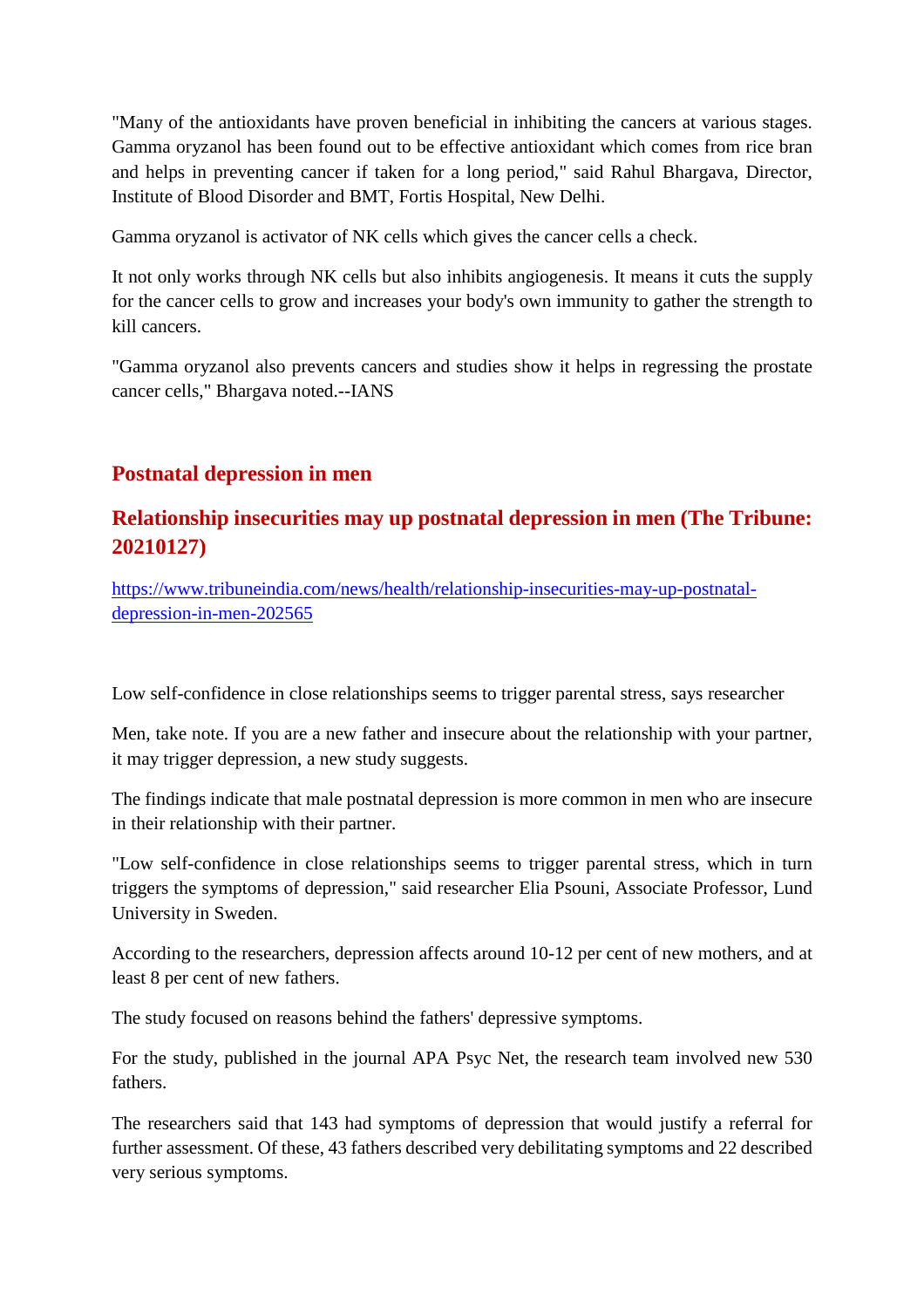Affected men often have a negative view of themselves and are worried about being inadequate in their intimate relationships; a concern that may be based on childhood experiences with their own parents, the team said.

The study also revealed that men whose female partners suffered from postpartum depression were over-represented, and that very few of them were in contact with a professional to get help. — IANS

## **Coronavirus**

# **Coronavirus | Vaccinated people may still transmit COVID-19, warns England's Deputy Chief Medical Officer (The Hindu: 20210127)**

https://www.thehindu.com/sci-tech/health/vaccinated-people-may-still-transmit-covid-19 warns-englands-deputy-chief-medical-officer/article33649452.ece

Deputy Chief Medical Officer, Professor Jonathan Van-Tam. File | Photo Credit: Reuters

Protection takes up to three weeks to kick in and we don't yet know the impact of vaccines on transmission, says Professor Jonathan Van-Tam

One of England's leading medical officers on Sunday urged the public to continue to follow the strict lockdown rules because any vaccine-related immunity from COVID-19 takes at least three weeks to kick in.

Professor Jonathan Van-Tam, England's Deputy Chief Medical Officer, also warned that there is no clear evidence yet to show that vaccinated people cannot transmit the deadly virus on to others.

"Regardless of whether someone has had their vaccination or not, it is vital that everyone follows the national restrictions and public health advice, as protection takes up to three weeks to kick in and we don't yet know the impact of vaccines on transmission," said Prof. Van-Tam.

His warning comes as the UK registered another high daily death toll from the virus of 1,348 this weekend, taking the country's total to 97,329.

However, he pointed to an additional 32 vaccination sites coming on stream to add to the thousands of venues where the National Health Service (NHS) has been delivering 140 jabs a minute, taking the vaccinated total to over 5.8 million.

"The vaccine is rightly something to celebrate – let's stay patient, stay at home and support the NHS as it continues to roll out the vaccine," he said.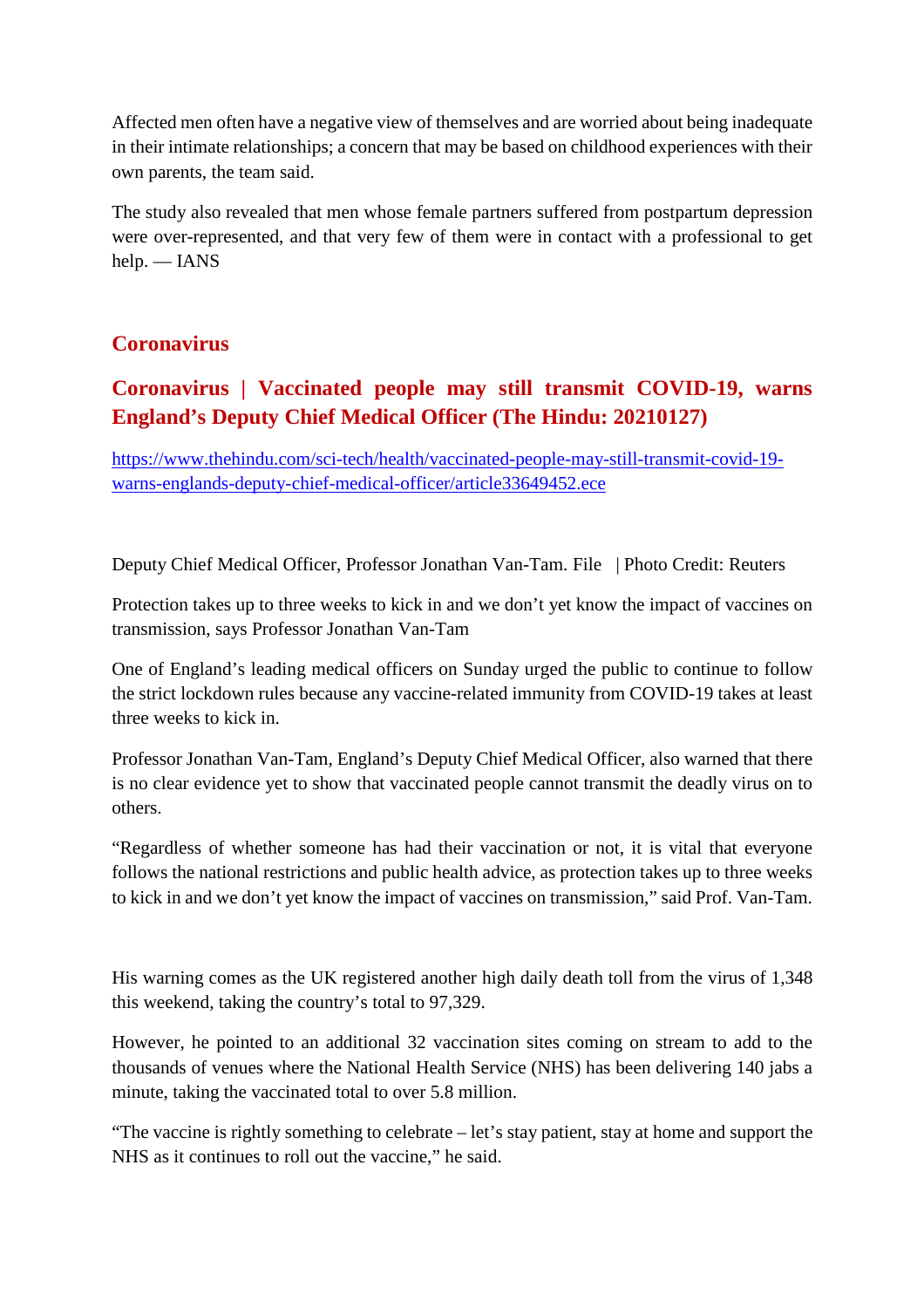A Living Museum where the BBC filmed a hit drama series 'Peaky Blinders' based on the notorious Birmingham gang in the 1920s is among the new vaccine sites.

A former IKEA store at the Westfield shopping centre in Stratford, London, the Francis Crick Institute, which is also in the UK capital, the Nightingale Hospital in Sunderland and the Blackpool Winter Gardens will also be new vaccination centres.

The latest openings mean there will be a network of almost 50 across the country, adding to options alongside hospitals, pharmacies and general practice (GP) surgeries.

"Through the vaccines delivery plan, we have made outstanding progress in vaccinating our NHS and care staff and the most vulnerable people in society," said U.K. Health Secretary Matt Hancock.

"We must not drop our guard. While the vaccine can prevent severe disease, we do not know if it stops you from passing on the virus to others, and it takes time to develop immunity after a jab, so for now everyone must continue to stay at home to help bring down infections and protect the NHS," he said.

The NHS said the new vaccine centres will each be capable of delivering thousands of jabs each week, scaling up and down according to vaccine supplies and demand.

People eligible in the priority criteria of over-80s, followed by over-70s, care home workers and staff as well as frontline workers, are being invited when it is their turn and people are being urged not to just turn up.

"These new centres provide another option for people invited for their jabs, alongside the fantastic work of local GPs," said Professor Stephen Powis, NHS national medical director.

Vaccine Minister Nadhim Zahawi added: "As of next week there will be almost 50 vaccination centres, more than 250 hospitals hubs and over 1,000 local vaccination service sites, run by GPs and pharmacies right across the country.

"This will enable us to vaccinate as many people as possible in the weeks and months to come and I encourage anyone who has been invited for a free vaccine to come forward and get a jab." The NHS said its new Vaccination Centres will kick off by jabbing mainly health and social care staff from Monday before opening their doors to more patients on Tuesday.

#### **Happy childhood**

**Happy childhood may lower drink, drug risk among teens (New Kerala: 20210127)**

https://www.newkerala.com/news/2021/15865.htm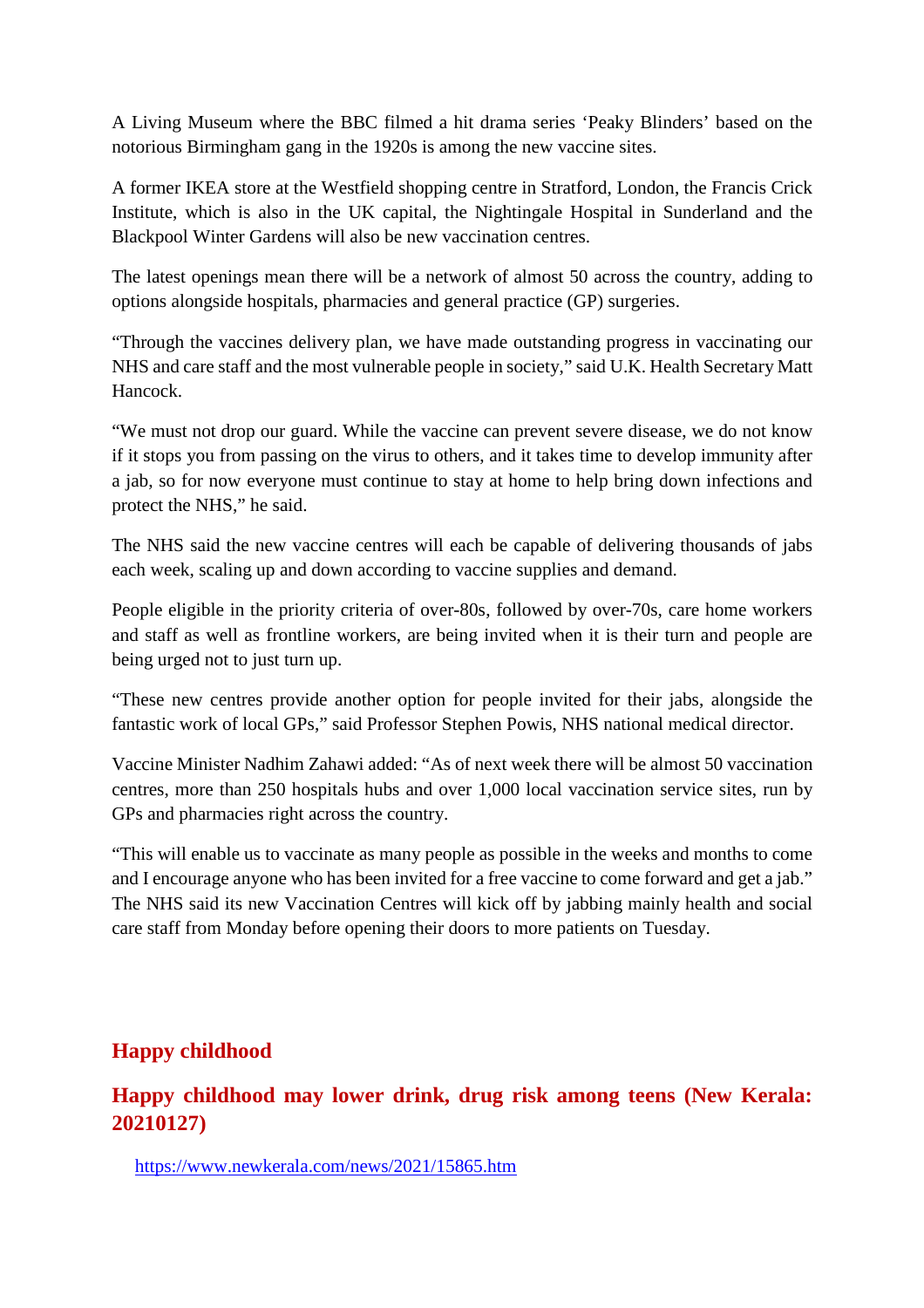Happy childhood may lower drink, drug risk among teens

If your teenage child has memories of a happy childhood, they are less likely to indulge in drinking or substance abuse and enjoy learning, a new study suggests.

The findings, published in the journal Addiction Research and Theory, indicated that positive attitudes towards the past, present and future put adolescents at lower risk of alcohol use, binge drinking and marijuana.

"Many teenagers also aren't engaging with online learning during Covid-19 or have lower engagement levels," said researcher John Mark Froiland from Purdue University in Indiana, US.

"But they are more likely to be enthusiastic learners and not use drink and drugs if teachers take time to build more positive relationships with them. They can help students see that everything they are learning is truly valuable. Parents have a role to play too," Froiland added.

For the study, the team assessed 1,961 students at a high school and half (53 per cent) of the pupils included in the study were female.

The researchers looked at responses from pupils where they rated how nostalgic they were of their childhood, current happiness levels in life and how much they look forward to future happiness.

They also analysed marijuana and alcohol habits over the past 30 days including binge drinking, and average academic grades. They analysed motivation levels, and behaviour in lessons such as how much teenagers paid attention and listened.

Statistical techniques were used by the researchers to assess the associations between all these different factors and establish the key predictors for alcohol and marijuana misuse.

The researchers are calling on teachers and parents to help students develop more positive mindsets and become motivated to learn so they are less likely to binge drink or use marijuana.

The aim of this study was to establish how substance misuse and behaviour towards learning are affected by students' feelings about the past, present and future.

#### **High omega-3**

**High omega-3 levels in blood may reduce death risk due to Covid (New Kerala: 20210127)**

New Kerala: 20210127)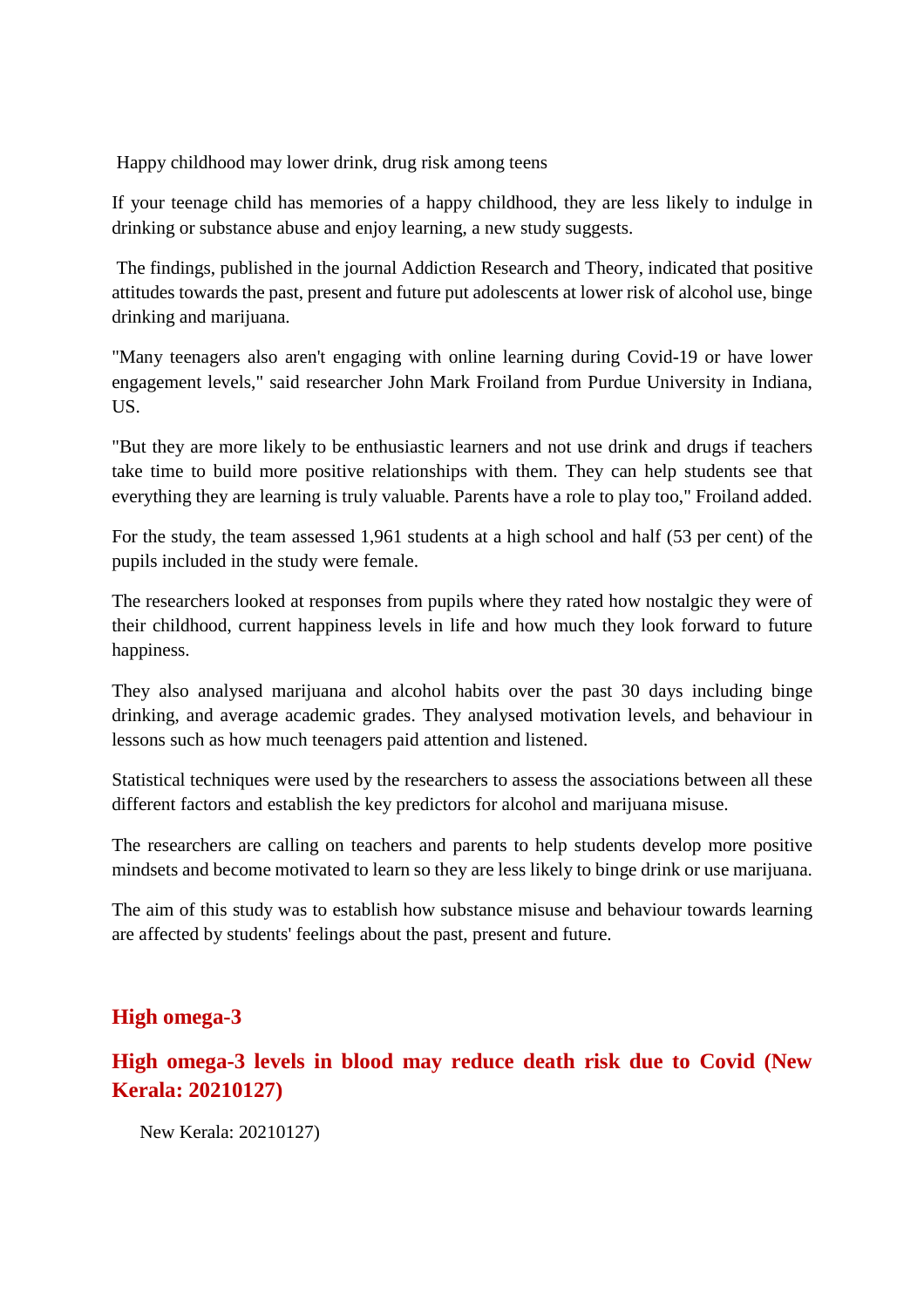People with higher omega-3 levels in their blood may have a reduced risk of death from Covid-19 infection, a new study suggests.

The findings, published in the journal Prostaglandins, Leukotrienes and Essential Fatty Acids, indicated that the relative risk of death was about four times higher in those with a lower omega-3 Index (O3I) compared to those with higher levels.

According to the researchers, an excessive inflammatory response, referred to as a 'cytokine storm,' is a fundamental mediator of severe Covid-19 illness.

Omega-3 fatty acids (DHA and EPA) have potent anti-inflammatory activities, and this pilot study provides suggestive evidence that these fatty acids may dampen Covid-19's cytokine storm, the researchers said.

"While not meeting standard statistical significance thresholds, this pilot study -- along with multiple lines of evidence regarding the anti-inflammatory effects of EPA and DHA -- strongly suggests that these nutritionally available marine fatty acids may help reduce risk for adverse outcomes in Covid-19 patients," said lead author Arash Asher, from Samuel Oschin Comprehensive Cancer Institute at Cedars-Sinai Medical Center in the US.

For the study, the team included 100 patients admitted to the hospital with Covid-19 for whom admission blood samples had been stored.

Clinical outcomes for these patients were obtained and blood was analyzed for the Omega-3 Index (O3I, red blood cell membrane EPA+DHA levels) at OmegaQuant Analytics (Sioux Falls, SD). Fourteen of the patients died.

The 100 patients were grouped into four quartiles according to their O3I, with 25 per cent of the patients in each quartile. There was one death in the top quartile, with 13 deaths in the remaining patients.

In age-and-sex adjusted regression analyses, those in the highest quartile were 75 per cent less likely to die compared with those in the lower three quartiles.

# **Light pollution**

## **Light pollution could increase preterm birth: Study (New Kerala: 20210127)**

https://www.newkerala.com/news/2021/15857.htm

Light pollution could increase preterm birth: Study

Light pollution, based on a direct measure of skyglow, could increase the likelihood of preterm birth, a new study suggests.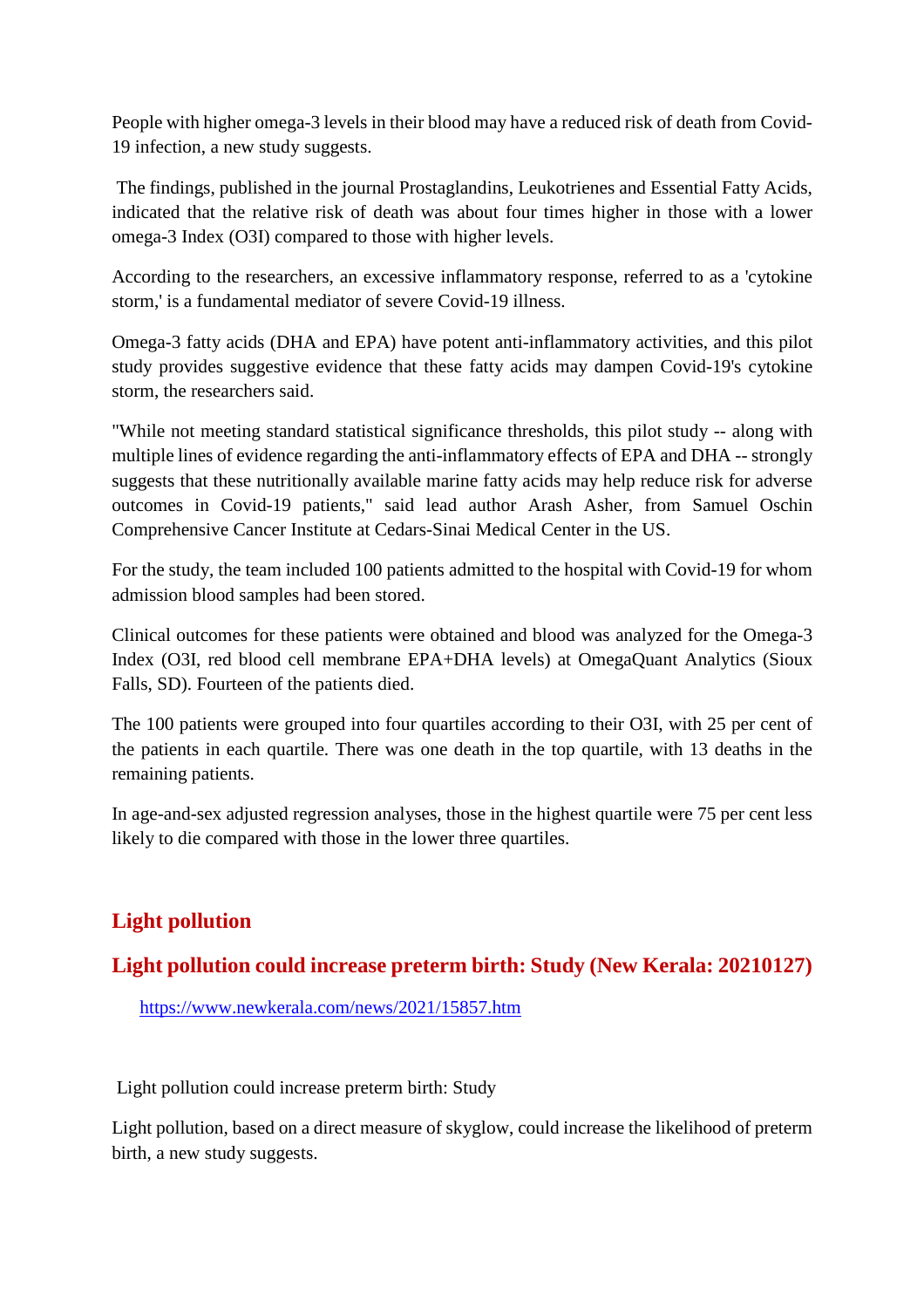The study, published in the Southern Economic Journal, examined the fetal health impact of light pollution based on a direct measure of skyglow -- an important aspect of light pollution.

Using an empirical regularity discovered in physics called Walker's Law, the team found evidence of reduced birth weight, shortened gestational length and preterm births.

"While greater use of artificial light at night (ALAN) is often associated with greater economic prosperity, our study highlights an often neglected health benefit of 'darkness'," said researcher Muzhe Yang from the Lehigh University in the US.

Specifically, the likelihood of a preterm birth could increase by approximately 1.48 per cent points (or 12.9 per cent) as a result of increased nighttime brightness, according to the researchers.

Nighttime brightness is characterised by being able to see only one-fourth to one-third of the stars that are visible in the natural unpolluted night sky.

One possible biological mechanism underlying the findings, based on the existing literature, is light-pollution-induced circadian rhythm disruption, Yang said.

While essential to a modern society, ALAN can disrupt a human body's circadian rhythm and therefore become a "pollutant". The societal benefits of ALAN, for example, through increased economic activity, may be offset by ALAN's negative externalities such as adverse health effects, the authors said.

The contribution of ALAN to the alteration of natural nocturnal lighting levels is often referred to as light pollution. Light pollution is considered a worldwide ongoing problem.

#### **Childhood cancer**

# **Childhood cancer survivors not more likely to undergo abortion: Study (New Kerala: 20210127)**

https://www.newkerala.com/news/2021/15656.htm

According to a new study, female childhood cancer survivors face a lower likelihood of becoming pregnant than women in the general population, but once pregnant, they are not more likely to undergo an abortion.

The findings were published online in the journal 'CANCER'. Cancer survivors might be reluctant to start a family due to concerns for their children's health as well as the potential recurrence of their own cancer. This could lead to a greater likelihood of induced abortions in female survivors who become pregnant.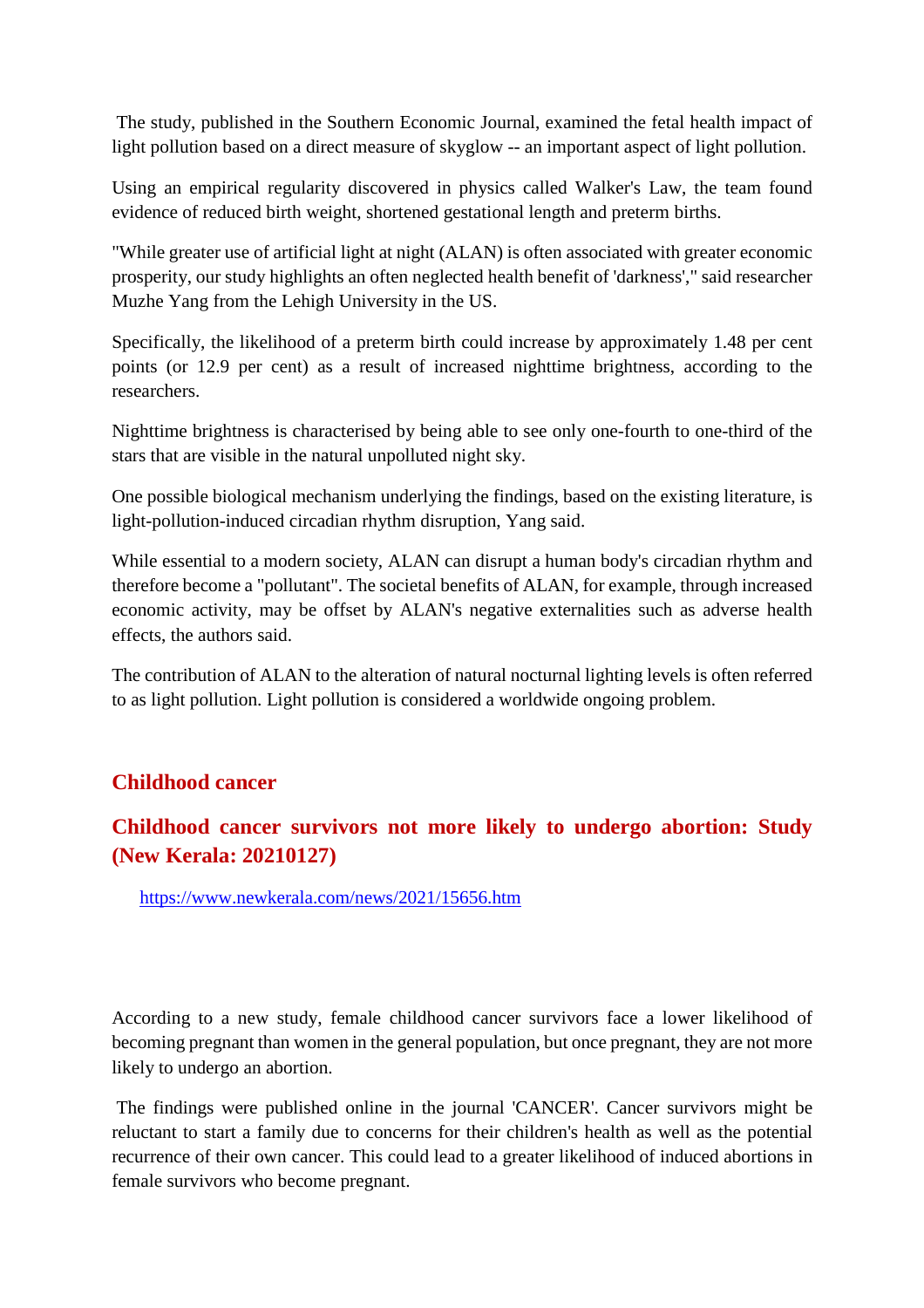To examine whether pregnancies of childhood cancer survivors are more likely to end with induced abortions, Johanna M Melin, MD, PhD, of the Finnish Cancer Registry in Helsinki, Finland, and her colleagues examined data from Finnish registers on cancer, births, and induced abortions.

When the researchers compared 420 first pregnancies of childhood cancer survivors with 2,508 first pregnancies from the general population in 1987 to 2013, survivors had a 28 percent lower probability of becoming pregnant compared with women in the general population, but their risk of a first pregnancy resulting in an induced abortion was similar.

"Our study shows that the risk of terminating a pregnancy is similar in childhood cancer survivors and population controls, suggesting that female childhood cancer survivors are as willing as their peers to continue the pregnancy and become parents," said Dr Melin.

"Also, research has found no increased risk for congenital anomalies in children born to cancer survivors. In our study, termination of pregnancy due to a congenital anomaly or birth defect of the fetus was very rare in childhood cancer survivors," added Melin.

Melin noted that the reduced probability of pregnancy in childhood cancer survivors seen in this study highlights the persisting need for interventions to preserve patients' fertility during treatment. This supports the American Cancer Society's Preserving Fertility in Female Cancer Patient initiative.

#### **Kidney**

#### **शरीर केसबसेखास अंग िकडनी कसफाई केिलए अपनाएंयेआसान घरेलूउपाय Dainik Gagaran:20210127)**

https://www.jagran.com/lifestyle/health-follow-these-easy-home-remedies-for-cleaning-thekidneys-the-most-important-part-of-the-body-21310379.html

शरीर के खास अंगों में से एक किडनी की समय-समय पर साफ-सफाई बेहद जरूरी है। इसमें कई तरह के टॉक्सिन्स जमा होते रहते हैं जो हमारी सेहत के लिए बिल्कुल भी सही नहीं। तो किचन में मौजूद कुछ चीज़ों की मदद से आसानी से कर सकते हैं इसे क्लीन।

किडनी एक तरह से हमारे शरीर में फिल्टर की तरह काम करता है। मतलब शरीर की गंदगी को बाहर निकालने का। दरअसल, किडनी में गंदगी जमा होती रहती हैं। जिससे स्टोन (पथरी) होने की संभावना रहती है। इन्हीं कारणों से किडनी की सफाई बहत जरूरी है। तो इसके लिए आपको किसी तरह के खास ट्रीटमेंट की जरूरत नहीं, बस किचन में मौजूद कुछ चीज़ों की मदद से ही आप रख सकते हैं किडनी को हेल्दी।

नींबू

विटामिन सी से भरपूर नींबू बॉडी में मौजूद टॉक्सिन्स को दर करने में बेहद कारगर है। इसके लिए आपको बस रोजाना एक गिलास गुनगुने पानी में नींबू का रस निचोड़कर पीना होगा। अगर किडनी की किसी बीमारी से जूझ रहे हैं तो डॉक्टर की सलाह के बाद ही ऐसा करें और अगर किसी बीमारी से ठीक होने के लिए नहीं बल्कि हमेशा ही किडनी को हेल्दी और क्लीन रखना चाहते हैं तो रोज़ाना इसका सेवन करें।

शिमला मिर्च